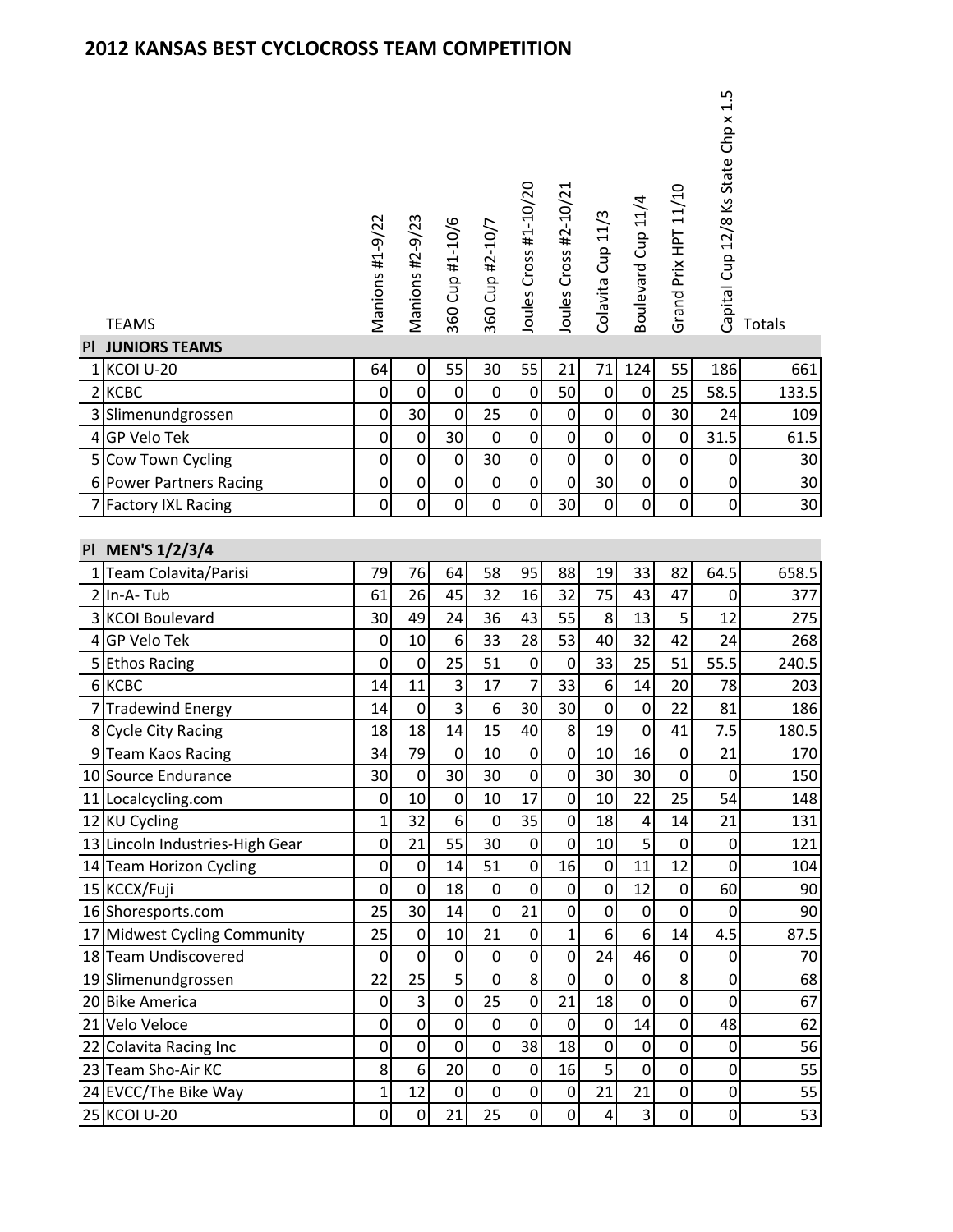| <b>TEAMS</b>                              | Manions #1-9/22  | Manions #2-9/23         | 360 Cup #1-10/6            | 360 Cup #2-10/7            | Joules Cross #1-10/20 | Joules Cross #2-10/21    | Colavita Cup 11/3 | Boulevard Cup 11/4                   | Grand Prix HPT 11/10    | Capital Cup 12/8 Ks State Chp x 1.5 | Totals                  |
|-------------------------------------------|------------------|-------------------------|----------------------------|----------------------------|-----------------------|--------------------------|-------------------|--------------------------------------|-------------------------|-------------------------------------|-------------------------|
| 26 Cycle Smart                            | $\overline{0}$   | $\overline{0}$          | $\overline{0}$             | $\mathbf 0$                | $\overline{0}$        | $\boldsymbol{0}$         | $\overline{25}$   | $\overline{21}$                      | $\boldsymbol{0}$        | $\pmb{0}$                           | 46                      |
| 27 Walt's Bike Shop                       | $\boldsymbol{0}$ | $\boldsymbol{0}$        | $\mathbf 0$                | $\pmb{0}$                  | $\pmb{0}$             | $\pmb{0}$                | 30                | 14                                   | $\pmb{0}$               | $\boldsymbol{0}$                    | 44                      |
| 28 Big Shark                              | 0                | $\boldsymbol{0}$        | 21                         | 21                         | 0                     | 0                        | $\mathbf 0$       | 0                                    | 0                       | 0                                   | 42                      |
| $29$ Twin 6                               | $\mathbf 0$      | $\pmb{0}$               | $\mathbf 0$                | $\boldsymbol{0}$           | $\mathbf 0$           | $\boldsymbol{0}$         | 37                | $\mathbf 0$                          | $\mathbf 0$             | $\boldsymbol{0}$                    | 37                      |
| 30 360 Racing                             | $\mathbf 0$      | $\overline{2}$          | $\boldsymbol{0}$           | $\pmb{4}$                  | 24                    | 4                        | $\pmb{0}$         | $\boldsymbol{0}$                     | $\pmb{0}$               | $\pmb{0}$                           | 34                      |
| 31 Tall Grass                             | $\mathbf 0$      | $\boldsymbol{0}$        | 5                          | $\overline{3}$             | $\boldsymbol{0}$      | $\pmb{0}$                | $\mathbf 0$       | $\overline{2}$                       | 10                      | 12                                  | 32                      |
| 32 VCRC Factory Racing                    | $\overline{2}$   | 10                      | $\overline{4}$             | $\pmb{0}$                  | 10                    | $\pmb{0}$                | 6                 | $\boldsymbol{0}$                     | $\pmb{0}$               | $\boldsymbol{0}$                    | 32                      |
| 33 rasmussen bike shop                    | 0                | $\pmb{0}$               | $\boldsymbol{0}$           | $\pmb{0}$                  | $\pmb{0}$             | 29                       | $\mathbf 0$       | $\boldsymbol{0}$                     | $\overline{\mathbf{3}}$ | $\mathbf 0$                         | 32                      |
| 34 Capps Bike Shop                        | $\mathbf 0$      | $\boldsymbol{0}$        | $\mathbf 0$                | $\boldsymbol{0}$           | $\pmb{0}$             | $\boldsymbol{0}$         | $\mathbf 0$       | $\boldsymbol{0}$                     | 30                      | $\boldsymbol{0}$                    | 30                      |
| 35 KSU Cycling                            | 0                | $\boldsymbol{0}$        | $\mathbf 0$                | $\mathbf 0$                | 14                    | 14                       | $\mathbf 0$       | $\boldsymbol{0}$                     | $\mathbf 0$             | $\boldsymbol{0}$                    | 28                      |
| 36 Bicycle Shack Racing                   | $\mathbf 0$      | $\boldsymbol{0}$        | $\mathbf 0$                | $\pmb{0}$                  | 6                     | $\boldsymbol{0}$         | $\overline{c}$    | 8                                    | 10                      | $\boldsymbol{0}$                    | 26                      |
| 37 My Wife Inc                            | $\boldsymbol{0}$ | $\pmb{0}$               | $\boldsymbol{0}$           | $\pmb{0}$                  | $\pmb{0}$             | $\pmb{0}$                | 25                | $\boldsymbol{0}$                     | 0                       | $\boldsymbol{0}$                    | 25                      |
| 38 Villain CX                             | $\mathbf 0$      | $\boldsymbol{0}$        | $\boldsymbol{0}$           | $\boldsymbol{0}$           | $\pmb{0}$             | $\pmb{0}$                | 12                | 12                                   | $\pmb{0}$               | $\pmb{0}$                           | 24                      |
| 39 Celerity Cycling                       | 10               | 12                      | $\mathbf 0$                | $\mathbf 0$                | $\mathbf 0$           | $\boldsymbol{0}$         | $\pmb{0}$         | $\boldsymbol{0}$                     | $\pmb{0}$               | $\pmb{0}$                           | 22                      |
| 40 Honey Stinger/Bontrager                | $\mathbf 0$      | $\boldsymbol{0}$        | $\mathbf 0$                | $\pmb{0}$                  | $\boldsymbol{0}$      | 21                       | $\boldsymbol{0}$  | 0                                    | 0                       | $\pmb{0}$                           | 21                      |
| 41 Velogear.com                           | $\mathbf 0$      | $\mathbf 0$             | $\mathbf 0$                | $\pmb{0}$                  | $\boldsymbol{0}$      | $\boldsymbol{0}$         | $\mathbf 0$       | $\boldsymbol{0}$                     | 0                       | 21                                  | 21                      |
| 42 Big Poppi                              | 0                | $\boldsymbol{0}$        | $\mathbf 0$                | $\pmb{0}$                  | $\boldsymbol{0}$      | $\pmb{0}$                | $\boldsymbol{0}$  | $\boldsymbol{0}$                     | $\mathbf 1$             | 18                                  | 19                      |
| 43 Mercy Elite Cycling                    | $\boldsymbol{0}$ | $\boldsymbol{0}$        | $\mathbf 0$                | $\boldsymbol{0}$           | $\boldsymbol{0}$      | $\pmb{0}$                | $\pmb{0}$         | $\boldsymbol{0}$                     | $\boldsymbol{0}$        | 18                                  | 18                      |
| 44 Greenstreet Velo                       | $\boldsymbol{0}$ | $\pmb{0}$               | $\mathbf 0$                | $\pmb{0}$                  | $\pmb{0}$             | 0                        | $\pmb{0}$         | 16                                   | 0                       | $\pmb{0}$                           | 16                      |
| 45 Gateway Cycling Club                   | 0                | $\mathbf 0$             | 14                         | $\mathbf 0$                | $\mathbf 0$           | $\boldsymbol{0}$         | $\boldsymbol{0}$  | $\boldsymbol{0}$                     | 0                       | $\pmb{0}$                           | $14\,$                  |
| 46 Hammer Nutrition                       | 0                | 12                      | $\pmb{0}$                  | $\pmb{0}$                  | $\overline{0}$        | $\pmb{0}$                | $\pmb{0}$         | 0                                    | $\mathbf 0$             | $\boldsymbol{0}$                    | 12                      |
| 47 Sheclismo                              | 0                | $\mathbf 0$             | $\mathbf 0$                | $\mathbf 0$                | 10                    | $\mathbf 0$              | 0                 | 0                                    | 0                       | 0                                   | 10                      |
| 48 Columbia Bike Club                     | $\mathbf 0$      | $\mathbf 0$             | 10                         | $\mathbf 0$                | $\boldsymbol{0}$      | $\pmb{0}$                | $\mathbf 0$       | $\mathbf 0$                          | 0                       | $\mathbf 0$                         | $10\,$                  |
| 49 Sante Fe Trails Racing                 | $\mathbf 0$      | $\pmb{0}$               | 5                          | $\overline{3}$             | $\boldsymbol{0}$      | $\pmb{0}$                | $\boldsymbol{0}$  | $\boldsymbol{0}$                     | 0                       | 1.5                                 | 9.5                     |
| 50 Blue River Bicycle Club                | $\overline{2}$   | $\boldsymbol{0}$        | $\mathbf 0$                | $\pmb{0}$                  | 5                     | $\overline{2}$           | $\pmb{0}$         | $\boldsymbol{0}$                     | 0                       | $\mathbf 0$                         | 9                       |
| 51 Chamois Butt'r Cycling Team            | $\mathbf 0$      | $\overline{0}$          | $\mathbf 0$                | $\mathbf 0$                | $\mathbf 0$           | $\pmb{0}$                | $\pmb{0}$         | $\boldsymbol{0}$                     | $\overline{2}$          | 6                                   | 8                       |
| 52 Townie Syndicate                       | 0                | 8<br>$\overline{0}$     | $\mathbf 0$                | $\pmb{0}$                  | $\boldsymbol{0}$      | 0                        | $\mathbf 0$       | 0                                    | 0                       | $\boldsymbol{0}$                    | 8                       |
| 53 Power Partners Racing                  | $\mathbf 0$<br>8 | $\boldsymbol{0}$        | $\mathbf 0$<br>$\mathbf 0$ | $\mathbf 0$<br>$\mathbf 0$ | 8<br>$\boldsymbol{0}$ | $\mathbf 0$<br>$\pmb{0}$ | $\pmb{0}$<br>0    | $\boldsymbol{0}$<br>$\boldsymbol{0}$ | $\mathbf 0$<br>0        | $\boldsymbol{0}$                    | 8                       |
| 54 Quantum Mesa Cycling                   | $\mathbf 0$      | $\pmb{0}$               | $\mathbf 0$                | $\overline{5}$             | $\boldsymbol{0}$      | $\pmb{0}$                | $\mathbf 0$       | $\mathbf 0$                          | $\mathbf 0$             | 0                                   | $\bf 8$                 |
| 55 Zealous Racing                         | $\overline{1}$   | $\pmb{0}$               | $\mathbf 0$                | $\boldsymbol{0}$           | $\pmb{0}$             | 0                        | $\pmb{0}$         | 4                                    | 0                       | $\mathbf 0$<br>$\boldsymbol{0}$     | 5<br>5                  |
| 56 Big D Cycling<br>57 Factory IXL Racing | $\mathbf 0$      | $\mathbf 0$             | $\mathbf 0$                | $\boldsymbol{0}$           | $\boldsymbol{0}$      | $\pmb{0}$                | $\pmb{0}$         | $\boldsymbol{0}$                     | 4                       | $\mathbf 0$                         | 4                       |
| 58 Cow Town Cycling                       | $\mathbf 0$      | $\overline{\mathbf{4}}$ | $\mathbf 0$                | $\mathbf 0$                | $\mathbf 0$           | $\mathbf 0$              | $\pmb{0}$         | $\mathbf 0$                          | $\overline{0}$          | $\boldsymbol{0}$                    | 4                       |
| 59 MAPL-Elite Cycling                     | $\boldsymbol{0}$ | $\pmb{0}$               | $\boldsymbol{0}$           | $\pmb{0}$                  | $\overline{2}$        | 1                        | $\pmb{0}$         | 0                                    | 0                       | 0                                   | 3                       |
| 60 Epic Bike & Sport                      | 3                | $\mathbf 0$             | $\mathbf 0$                | $\mathbf 0$                | $\mathbf 0$           | $\pmb{0}$                | $\mathbf 0$       | $\mathbf 0$                          | $\mathbf 0$             | $\pmb{0}$                           | $\overline{\mathbf{3}}$ |
|                                           |                  |                         |                            |                            |                       |                          |                   |                                      |                         |                                     |                         |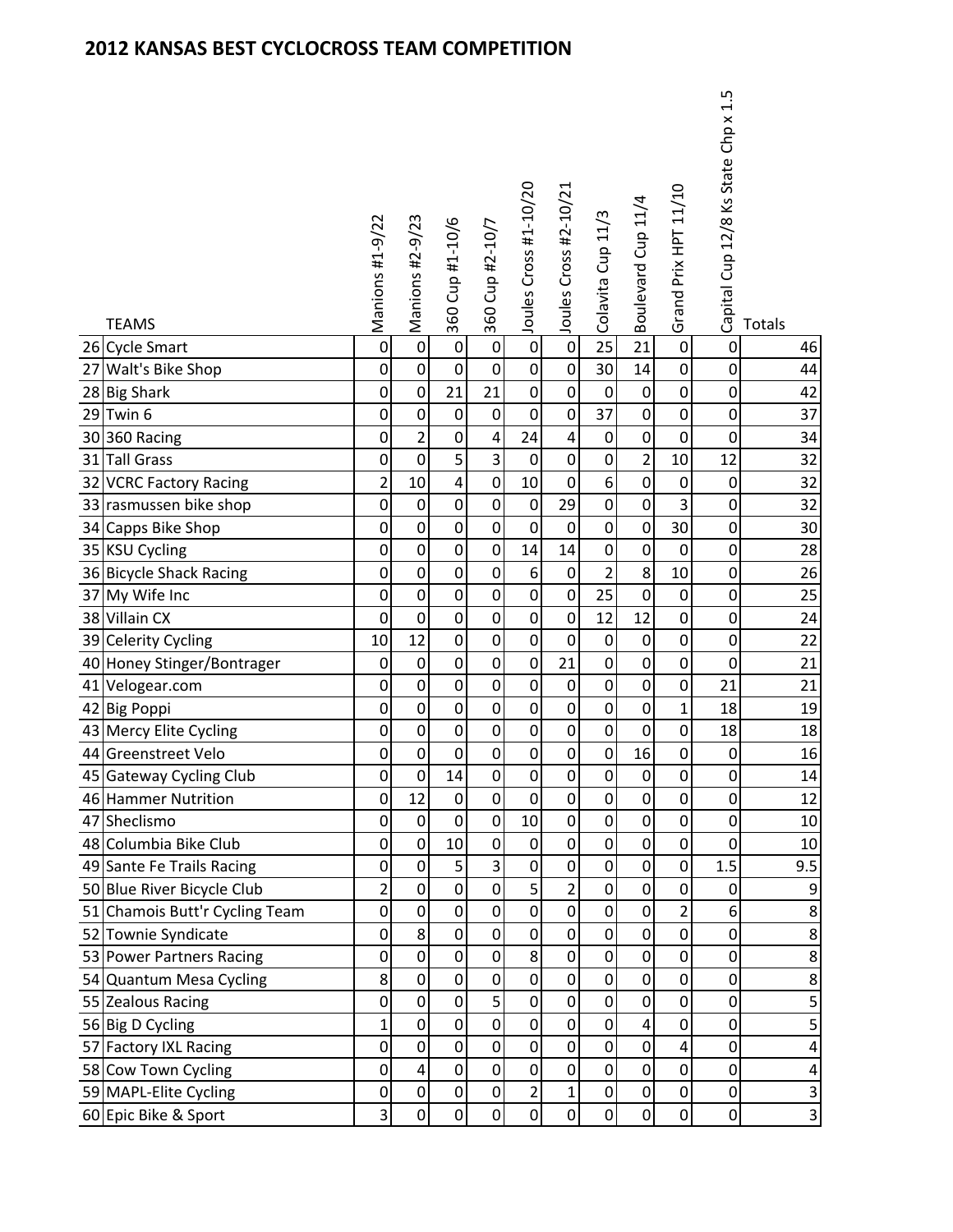|                | <b>TEAMS</b>                  | Manions #1-9/22  | Manions #2-9/23  | 360 Cup #1-10/6  | 360 Cup #2-10/7  | Joules Cross #1-10/20 | Joules Cross #2-10/21 | Colavita Cup 11/3 | Boulevard Cup 11/4 | Grand Prix HPT 11/10 | 1.5<br>Capital Cup 12/8 Ks State Chp x | Totals         |
|----------------|-------------------------------|------------------|------------------|------------------|------------------|-----------------------|-----------------------|-------------------|--------------------|----------------------|----------------------------------------|----------------|
| 61             | Team Freeride                 | $\overline{0}$   |                  | $\pmb{0}$        | $\mathbf 0$      | $\overline{0}$        | $\overline{0}$        | $\pmb{0}$         | $\pmb{0}$          | $\boldsymbol{0}$     | $\pmb{0}$                              | $\overline{2}$ |
|                | 62 Green Street Cycles        | $\boldsymbol{0}$ | $\pmb{0}$        | $\mathbf 0$      | $\mathbf 0$      | $\pmb{0}$             | $\boldsymbol{0}$      | $\boldsymbol{0}$  | $\overline{2}$     | $\mathbf 0$          | $\mathbf 0$                            | $\mathbf 2$    |
|                | 63 Midwest Masters Cycling    | $\mathbf 0$      | $\pmb{0}$        | $\mathbf 1$      | $\pmb{0}$        | $\boldsymbol{0}$      | $\boldsymbol{0}$      | $\mathbf 0$       | $\boldsymbol{0}$   | 0                    | $\mathbf 0$                            | $\mathbf{1}$   |
|                | 64 East Point Track Club      | $\mathbf 0$      | $\mathbf 0$      | $\overline{0}$   | o                | $\mathbf{1}$          | $\mathbf 0$           | $\overline{0}$    | $\overline{0}$     | 0                    | $\mathbf 0$                            | $\mathbf{1}$   |
|                | <b>WOMEN'S CATEGORY TEAMS</b> |                  |                  |                  |                  |                       |                       |                   |                    |                      |                                        |                |
|                | 1 Womens Free State Racing    | 69               | 73               | 57               | 53               | 51                    | 83                    | 43                | 43                 | 39                   | 24                                     | 535            |
|                | 2 Localcycling.com            | 37               | 37               | $\mathbf 0$      | 14               | 14                    | 26                    | 25                | 21                 | 25                   | 31.5                                   | 230.5          |
|                | 3 KU Cycling                  | $\mathbf 0$      | $\pmb{0}$        | $\pmb{0}$        | $\pmb{0}$        | 18                    | 25                    | 30                | 25                 | 30                   | 45                                     | 173            |
| $\overline{4}$ | Sheclismo                     | $\mathbf 0$      | $\boldsymbol{0}$ | $\pmb{0}$        | $\boldsymbol{0}$ | 81                    | 56                    | $\mathbf 0$       | 26                 | $\mathbf 0$          | 0                                      | 163            |
|                | 5360 Racing                   | 18               | $\boldsymbol{0}$ | $\mathbf 0$      | 21               | 18                    | 21                    | 21                | 21                 | $\mathbf 0$          | 27                                     | 147            |
|                | 6 Ethos Racing                | $\boldsymbol{0}$ | $\pmb{0}$        | 30               | 30               | $\boldsymbol{0}$      | 0                     | 30                | 30                 | 25                   | $\mathbf 0$                            | 145            |
|                | 7 Slimenundgrossen            | 21               | 21               | 21               | 18               | $\boldsymbol{0}$      | $\boldsymbol{0}$      | 16                | 0                  | $\pmb{0}$            | 21                                     | 118            |
|                | 8 Charley's Angels            | 21               | 25               | $\pmb{0}$        | 55               | $\mathbf 0$           | $\mathbf 0$           | $\boldsymbol{0}$  | $\boldsymbol{0}$   | 0                    | $\boldsymbol{0}$                       | 101            |
|                | 9 Big Shark Racing            | 30               | 30               | $\pmb{0}$        | 0                | 16                    | 16                    | $\mathbf 0$       | 0                  | $\pmb{0}$            | 0                                      | 92             |
|                | 10 Midwest Cycling Community  | $\mathbf 0$      | $\boldsymbol{0}$ | $\mathbf 0$      | $\pmb{0}$        | $\mathbf 0$           | $\boldsymbol{0}$      | 21                | 30                 | $\pmb{0}$            | 37.5                                   | 88.5           |
|                | 11 Tulsa Tough Racing         | $\boldsymbol{0}$ | $\pmb{0}$        | $\boldsymbol{0}$ | $\mathbf 0$      | $\boldsymbol{0}$      | 0                     | $\mathbf 0$       | 0                  | 30                   | 45                                     | 75             |
|                | 12 GP Velo Tek                | $\mathbf 0$      | $\pmb{0}$        | $\boldsymbol{0}$ | 16               | 40                    | $\boldsymbol{0}$      | $\boldsymbol{0}$  | $\boldsymbol{0}$   | $\mathbf 0$          | $\pmb{0}$                              | 56             |
|                | 13 Bike America Racing        | $\boldsymbol{0}$ | $\pmb{0}$        | $\pmb{0}$        | 0                | 10                    | 0                     | $\pmb{0}$         | 0                  | 21                   | $\pmb{0}$                              | 31             |
|                | 14 Green Street Cycles        | $\overline{0}$   | $\overline{0}$   | $\overline{0}$   | $\overline{0}$   | 25                    | $\overline{0}$        | $\overline{0}$    | $\overline{0}$     | $\overline{0}$       | $\overline{0}$                         | 25             |
|                | 15 Power Partners Racing      | $\mathbf 0$      | $\boldsymbol{0}$ | $\mathbf 0$      | $\mathbf 0$      | $\boldsymbol{0}$      | $\mathbf 0$           | 18                | 0                  | 0                    | $\overline{0}$                         | 18             |
|                | 16 Team Soundpony             | 16               | $\pmb{0}$        | $\pmb{0}$        | $\pmb{0}$        | $\boldsymbol{0}$      | 0                     | $\boldsymbol{0}$  | 0                  | 0                    | $\mathbf 0$                            | 16             |
|                | 17 KCOI Boulevard             | 16               | $\pmb{0}$        | $\mathbf 0$      | $\mathbf 0$      | $\boldsymbol{0}$      | 0                     | $\mathbf 0$       | $\mathbf 0$        | $\boldsymbol{0}$     | $\pmb{0}$                              | 16             |
|                | 18 Joyride Bicycles           | $\pmb{0}$        | $\pmb{0}$        | $\boldsymbol{0}$ | $\mathbf 0$      | $\mathbf 0$           | $\pmb{0}$             | $\pmb{0}$         | 16                 | $\boldsymbol{0}$     | $\pmb{0}$                              | 16             |
|                | 19 Zealous Racing             | $\mathbf 0$      | $\mathbf 0$      | $\mathbf 0$      | 14               | $\overline{0}$        | 0                     | 0                 | $\mathbf 0$        | $\mathbf 0$          | $\pmb{0}$                              | $14\,$         |
|                |                               |                  |                  |                  |                  |                       |                       |                   |                    |                      |                                        |                |

| <b>MEN'S MASTERS TEAMS</b> |                 |                 |                  |               |     |     |    |    |     |       |       |
|----------------------------|-----------------|-----------------|------------------|---------------|-----|-----|----|----|-----|-------|-------|
| $1 360$ Racing             | 124             | 136             | 110 <sup>I</sup> | 140 l         | 124 | 122 | 87 | 97 | 106 | 168   | 1,214 |
| 2 Slimenundgrossen         | 59              | 39              | 48               | <b>16</b>     | 34  | 74  | 69 | 53 | 85  | 100.5 | 577.5 |
| 3 KCOI Boulevard           | 31              | 18 <sub>l</sub> | 11 <sub>1</sub>  | 91            | 45  | 381 | 20 | 31 | 34  | 49.5  | 286.5 |
| 4 Localcycling.com         | 11 <sub>1</sub> | 13 <sub>1</sub> |                  | $\frac{4}{3}$ | 64  | 33  |    |    | 69  | 42    | 249   |
| 5 Cycle City Racing        | 48              | 51              | 25 <sub>l</sub>  | O             | 0   | O   |    | 25 | 30  | 37.5  | 216.5 |
| 6 Ethos Racing             |                 |                 | 551              | 25            |     |     | 21 | 21 |     | 37.5  | 201.5 |
| 7 Power Partners Racing    | 21I             | 51              | 14               | 26            | 30  | 22  | 14 |    |     |       | 179   |
| 8 Team Kaos Racing         | 211             | 36              | 0                | OI            | 0   |     | 25 | 30 |     | 45    | 157   |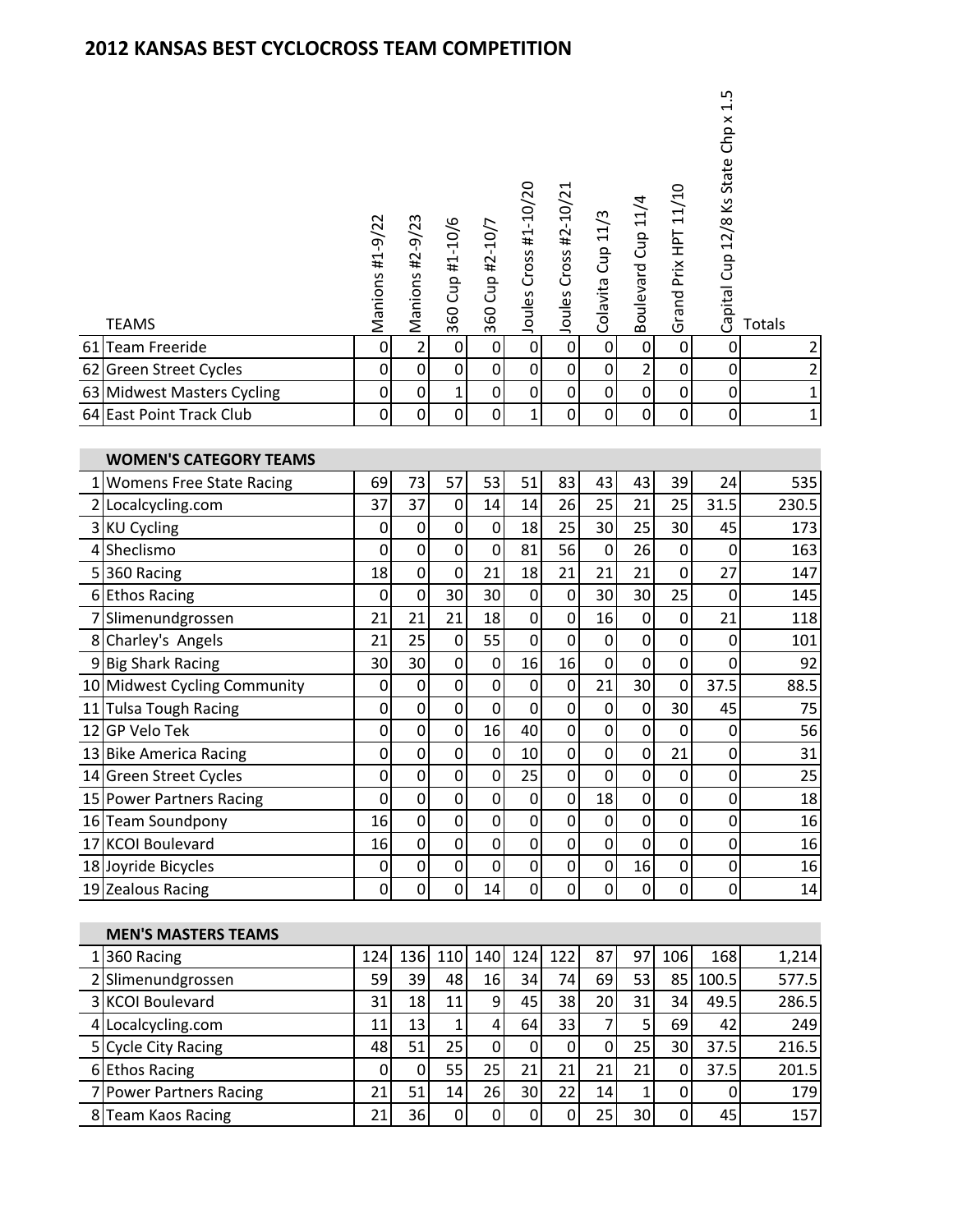| <b>TEAMS</b>                                | Manions #1-9/22       | Manions #2-9/23  | 360 Cup #1-10/6       | 360 Cup #2-10/7                 | Joules Cross #1-10/20         | Joules Cross #2-10/21              | Colavita Cup 11/3          | Boulevard Cup 11/4              | Grand Prix HPT 11/10 | Capital Cup 12/8 Ks State Chp x 1.5 | Totals         |
|---------------------------------------------|-----------------------|------------------|-----------------------|---------------------------------|-------------------------------|------------------------------------|----------------------------|---------------------------------|----------------------|-------------------------------------|----------------|
| 9 Midwest Cycling Community                 | 10                    | $\pmb{0}$        | $\boldsymbol{0}$      | 21                              | $\mathbf 0$                   | 30                                 | 55                         | 18                              | $\mathbf 0$          | $\boldsymbol{9}$                    | 143            |
| 10 Team Colavita/Parisi                     | $\boldsymbol{0}$      | $\pmb{0}$        | $\boldsymbol{0}$      | $\pmb{0}$                       | 25                            | 25                                 | 18                         | 25                              | 30                   | $\boldsymbol{0}$                    | 123            |
| 11 Shoresports.com                          | $\mathbf 0$           | $\pmb{0}$        | 16                    | $\mathbf 0$                     | 12                            | $\mathbf 0$                        | 25                         | 16                              | 21                   | 24                                  | 114            |
| 12 Greenstreet Velo                         | 25                    | 16               | $\mathbf 0$           | 21                              | $\boldsymbol{0}$              | $\boldsymbol{0}$                   | 18                         | 25                              | $\boldsymbol{0}$     | $\mathbf 0$                         | 105            |
| 13 Big D Cycling                            | 5                     | 19               | 33                    | 6                               | $\mathbf 0$                   | $\boldsymbol{0}$                   | $\boldsymbol{0}$           | $\mathbf 0$                     | $\boldsymbol{0}$     | 24                                  | 87             |
| 14 Bicycle Shack Racing                     | 12                    | $\boldsymbol{6}$ | 21                    | $\mathbf 0$                     | 16                            | $\mathbf 0$                        | 18                         | 14                              | $\boldsymbol{0}$     | $\boldsymbol{0}$                    | 87             |
| 15 KCBC                                     | 5                     | $\overline{3}$   | $\boldsymbol{0}$      | 15                              | $\boldsymbol{0}$              | $\mathbf 0$                        | $\overline{5}$             | 19                              | 6                    | 25.5                                | 78.5           |
| 16 Trek Cyclocross Collective               | $\mathbf 0$           | $\pmb{0}$        | 36                    | 5                               | $\boldsymbol{0}$              | $\mathbf 0$                        | 33                         | $\mathbf 0$                     | 0                    | 0                                   | 74             |
| 17 GP Velo Tek                              | $\overline{a}$        | $\boldsymbol{0}$ | 3                     | $\overline{2}$                  | 10                            | 34                                 | $\overline{\mathbf{3}}$    | 3                               | 5                    | $\boldsymbol{0}$                    | 64             |
| 18 Sunflower Bike                           | $\mathbf 0$           | $\pmb{0}$        | $\boldsymbol{0}$      | $\boldsymbol{0}$                | $\pmb{0}$                     | $\mathbf 0$                        | $\mathbf 0$                | 18                              | $\mathbf 0$          | 45                                  | 63             |
| 19 Team Horizon Cycling                     | $\boldsymbol{0}$      | $\pmb{0}$        | $\boldsymbol{0}$      | 12                              | 21                            | $\boldsymbol{0}$                   | $\boldsymbol{0}$           | $\mathbf 0$                     | 10                   | $\pmb{0}$                           | 43             |
| 20 KCCX/FUJI                                | $\boldsymbol{0}$      | $\pmb{0}$        | $\pmb{0}$             | $\boldsymbol{0}$                | $\pmb{0}$                     | $\mathbf 0$                        | $\mathbf 0$                | 30                              | 0                    | 0                                   | 30             |
| 21 Defying Gravity                          | 16                    | 10               | $\boldsymbol{0}$      | $\boldsymbol{0}$                | $\mathbf 0$                   | $\mathbf 0$                        | $\boldsymbol{0}$           | $\boldsymbol{0}$                | $\mathbf 0$          | 0                                   | 26             |
| 22 Tri-Fam                                  | 10                    | 4                | $\pmb{0}$             | $\mathbf 0$                     | $\mathbf 0$                   | $\boldsymbol{0}$                   | 0                          | $\mathbf 0$                     | 0                    | 7.5                                 | 21.5           |
| 23 Black Sheep Cartel                       | 1                     | 0                | 1                     | $\boldsymbol{0}$                | 8<br>$\overline{\mathsf{o}}$  | 6                                  | 0                          | $\mathbf 0$                     | 1                    | 0                                   | 17             |
| 24 Pedlars Racing Team                      | $\mathbf 0$           | $\boldsymbol{0}$ | $\boldsymbol{0}$      | 16                              |                               | $\overline{0}$                     | $\mathbf 0$                | $\mathbf 0$                     | $\mathbf 0$          | $\mathbf 0$                         | 16             |
| 25 Free State Racing                        | $\boldsymbol{0}$      | $\pmb{0}$        | $\pmb{0}$             | $\boldsymbol{0}$                | $\mathbf 0$                   | 16                                 | $\mathbf 0$                | $\mathbf 0$                     | 0                    | $\pmb{0}$                           | 16             |
| 26 Tallgrass Cycling                        | $\mathbf 0$           | $\pmb{0}$        | $\boldsymbol{0}$      | 14                              | $\boldsymbol{0}$              | $\mathbf 0$                        | 0                          | $\mathbf 0$                     | 0                    | $\pmb{0}$                           | 14             |
| 27 Team Kenda                               | $\boldsymbol{0}$      | $\pmb{0}$        | $\boldsymbol{0}$<br>6 | $\boldsymbol{0}$<br>$\mathbf 0$ | $\pmb{0}$<br>$\boldsymbol{0}$ | 14                                 | 0<br>6                     | $\boldsymbol{0}$<br>$\mathbf 0$ | 0<br>0               | $\boldsymbol{0}$<br>0               | 14             |
| 28 my wife inc                              | 0                     | $\boldsymbol{0}$ |                       |                                 |                               | $\mathbf 0$                        |                            |                                 |                      |                                     | 12             |
| 29 ICCC-St. Louis<br>30 Budweiser/Sunflower | $\boldsymbol{0}$<br>6 | $\pmb{0}$<br>4   | 3<br>$\overline{0}$   | 8<br>$\overline{0}$             | $\overline{0}$<br>$\mathbf 0$ | $\boldsymbol{0}$<br>$\overline{0}$ | $\mathbf 0$<br>$\mathbf 0$ | 0<br>$\mathbf 0$                | 0<br>$\mathbf 0$     | 0<br>0                              | 11<br>10       |
| 31 Sante Fe Trails Racing                   | $\mathbf 0$           | $\pmb{0}$        | $\mathbf 0$           | $\mathbf 0$                     | $\mathbf 0$                   | $\mathbf 0$                        | 8                          | $\mathbf 0$                     | $\mathbf 0$          | 0                                   | 8              |
| 32 Tulsa Tough Racing                       | $\pmb{0}$             | $\pmb{0}$        | 2                     | $\boldsymbol{0}$                | $\mathbf 0$                   | $\boldsymbol{0}$                   | 3                          | $\mathbf 0$                     | 0                    | 0                                   | 5              |
| 33 Blue River Bicycle Club                  | $\boldsymbol{0}$      | $\pmb{0}$        | $\boldsymbol{0}$      | $\boldsymbol{0}$                | $\mathbf 0$                   | $\overline{4}$                     | $\mathbf 0$                | $\mathbf 0$                     | 0                    | $\boldsymbol{0}$                    | 4              |
| 34 Colavita Racing Inc                      | $\mathbf 0$           | $\mathbf 0$      | $\boldsymbol{0}$      | $\mathbf 0$                     | $\mathbf 0$                   | $\mathbf 0$                        | 0                          | $\mathbf 0$                     | $\mathbf 0$          | 3                                   | 3              |
| 35 Midwest Masters Cycling                  | 0                     | 0                | 0                     | $\overline{2}$                  | $\mathbf 0$                   | $\mathbf 0$                        | 0                          | 0                               | 0                    | 0                                   | $\overline{c}$ |
| 36 Snapple Cycling Team                     | $\boldsymbol{0}$      | $\mathbf 0$      | $\boldsymbol{0}$      | $\mathbf 0$                     | $\mathbf 0$                   | $\boldsymbol{0}$                   | $\mathbf 0$                | $\overline{2}$                  | $\mathbf 0$          | $\boldsymbol{0}$                    | $\overline{c}$ |
| 37 Epic Cycling Team                        | $\overline{2}$        | $\boldsymbol{0}$ | $\boldsymbol{0}$      | $\boldsymbol{0}$                | $\overline{0}$                | $\pmb{0}$                          | $\mathbf 0$                | $\mathbf 0$                     | 0                    | $\pmb{0}$                           | $\overline{c}$ |
|                                             |                       |                  |                       |                                 |                               |                                    |                            |                                 |                      |                                     |                |

WOMEN'S MASTERS TEAMS

| 1 Localcycling.com         | 47 | 30 | 01 | 25 | 55  | 78I | 80I |    | 98 | 141  | 667   |
|----------------------------|----|----|----|----|-----|-----|-----|----|----|------|-------|
| 2 Womens Free State Racing | 25 |    |    | 48 | 71. | 69  | 30  | 44 | 51 | 55.5 | 479.5 |
| 3 360 Racing               |    | 16 | 16 | 71 | 32  | 16  | 01  | 16 |    |      | 154.5 |
| 4Tri Fam                   | 16 | 01 | 18 | 0  | 21. | 25  | 01  | 18 |    | 45   | 143   |